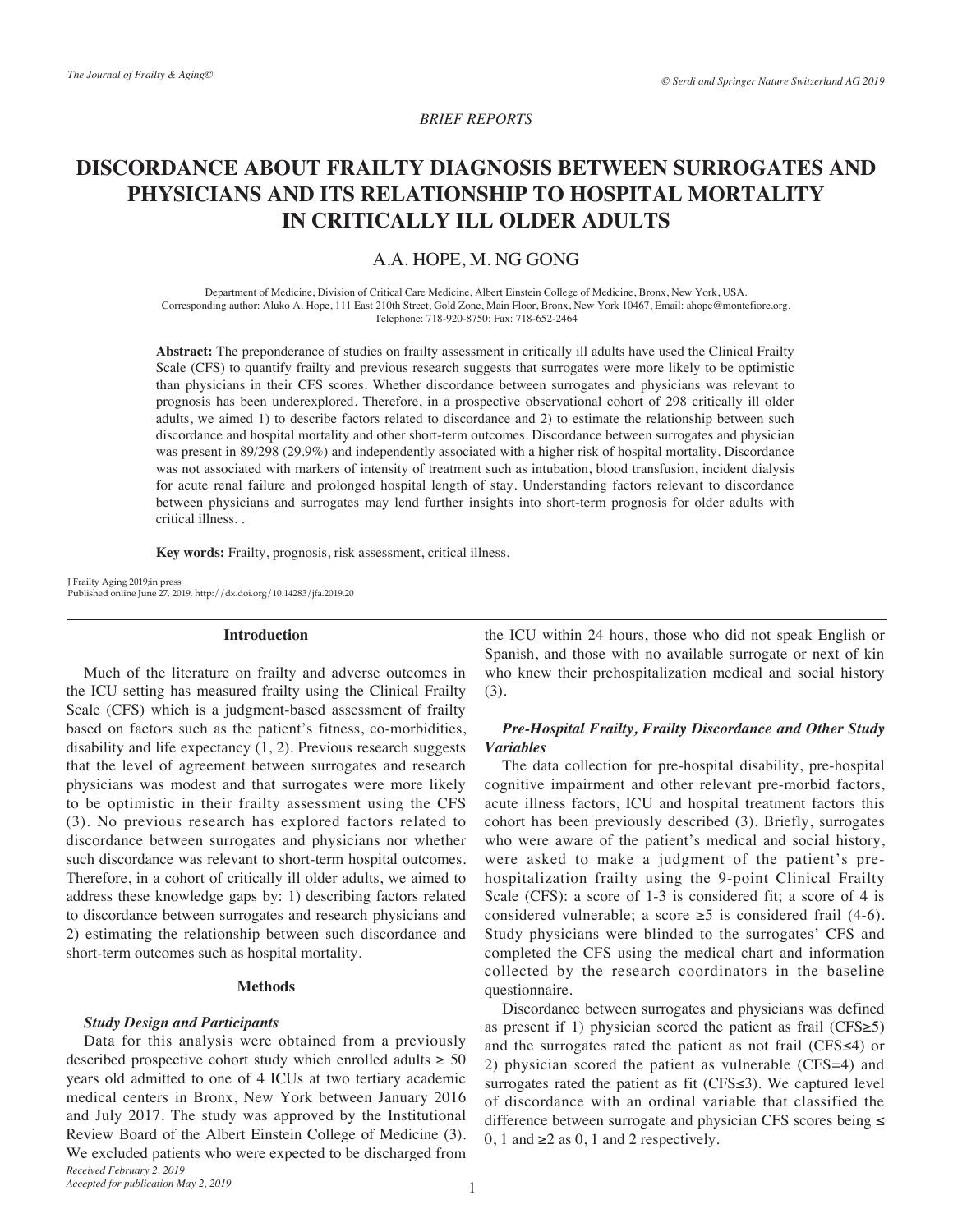## *FRAILTY DIAGNOSIS DISCORDANCE & MORTALITY*

### **Table 1**

Showing baseline characteristics, clinical processes and hospital outcomes by frailty discordance

|                                           | Total $(n=298)$ | Discordance (N=89)              | No Discordance (N=209) | p-value |  |  |  |
|-------------------------------------------|-----------------|---------------------------------|------------------------|---------|--|--|--|
|                                           |                 | <b>Baseline Characteristics</b> |                        |         |  |  |  |
| Age, mean years (SD)                      | 67.2(10.5)      | 68.0 (10.6)                     | 66.9(10.4)             | 0.416   |  |  |  |
| Female, $n$ $(\%)$                        | 157(52.7)       | 42 (47.2)                       | 115(55.0)              | 0.215   |  |  |  |
| Education > high school, $n$ (%)          | 105(35.4)       | 36(40.5)                        | 69 (33.2)              | 0.230   |  |  |  |
| Admitted from Home, $n$ (%)               | 266 (89.3)      | 79 (88.8)                       | 187(98.5)              | 0.856   |  |  |  |
| Charlson Co-morbidity Score, median (IQR) | $1(0-4)$        | $2(0-4)$                        | $1(0-4)$               | 0.266   |  |  |  |
| APACHE IV Score, mean (SD)                | 81.3 (25.7)     | 78.1 (23.5)                     | 82.6 (26.5)            | 0.169   |  |  |  |
| Day 1 SOFA score, median (IQR)            | $6(4-9)$        | $6(4-9)$                        | $6(3-9)$               | 0.494   |  |  |  |
| Body Mass Index, mean (SD)                | 30.3(10.5)      | 30.4(10.3)                      | 30.3(10.5)             | 0.941   |  |  |  |
| No Pre-hospital Disability by ADLs, n (%) | 201(67.5)       | 73 (82.0)                       | 128(61.2)              | 0.005   |  |  |  |
| Pre-Hospital Cognitive Impairment*        | 64(22.1)        | 9(10.2)                         | 55 (27.2)              | 0.001   |  |  |  |
| Clinical Frailty Scale, median (IQR)      | $4(4-6)$        | $5(4-5)$                        | $4(3-6)$               | 0.436   |  |  |  |
| Clinical Processes and Hospital Outcome   |                 |                                 |                        |         |  |  |  |
| Intubation, $n$ (%)                       | 193(64.8)       | 59 (66.3)                       | 134(64.1)              | 0.719   |  |  |  |
| Blood Transfusion, $n$ (%)                | 158(53.6)       | 49 (55.7)                       | 109(52.7)              | 0.634   |  |  |  |
| New Dialysis, $n$ $(\%)$                  | 45(15.3)        | 13(14.9)                        | 32(15.4)               | 0.923   |  |  |  |
| Prolonged Hospital LOS, $n$ (%)           | 74(24.8)        | 20(22.5)                        | 54(25.8)               | 0.538   |  |  |  |
| Hospital Mortality, $n$ (%)               | 79 (26.5)       | 31 (34.8)                       | 48 (23.0)              | 0.034   |  |  |  |

APACHE – Acute Physiology and Chronic Health Evaluation score is a severity of illness score used in the critical care setting; SOFA – Sequential Organ Failure Assessment score is a measure of acute organ dysfunction that is used a measure of severity of illness in the critical care setting; SD – Standard Deviation; IQR – interquartile range; ADL- Activities of Daily living used a modified Katz scale that included walking and so ranged from 0-7; LOS – length of stay; \*-Pre-hospital cognitive impairment was assessed using the Informant Questionnaire on Cognitive Decline in the Elderly (IQCODE) score > 3.3, n=290.

#### *Statistical Analysis*

The exposure variable of interest was discordance between surrogates and physicians regarding the frailty diagnosis. The primary outcome of interest was hospital mortality. Secondary process outcomes of interest included markers of treatment intensity such as intubation, blood transfusions, incident dialysis and prolonged hospital length of stay  $\geq$  30 days (which was the 75th percentile of the variable) (7). We explored baseline and pre-morbid factors related to frailty discordance and used multivariate logistic regression to estimate the independent effect of frailty discordance on our outcomes of interest adjusting for other pre-morbid factors including age, co-morbidity score, pre-hospital dependence on Activities of Daily Living, severity of illness as measured by the day 1 total Sequential Organ Failure (SOFA) score and pre-hospital cognitive impairment. In sensitivity analyses, we explored 1) the effect of the level of discordance and hospital mortality and 2) the potential bias due to the differences in observation period between patients by repeating our analysis using a Cox proportional hazards model in which the outcome was time to death censored at hospital discharge.

# **Results**

In a cohort of older adults (mean age (standard deviation (SD) 67.2 (10.5), 89.3% of whom were admitted from home, frailty and vulnerability as diagnosed by physicians' CFS were quite prevalent: 151 (50.0%) patients identified as frail and 84 (27.8%) identified as vulnerable. Discordance between surrogates and physician was present in 89 (29.9%) of the patients. Surrogates in our sample were mostly adult children (134 (45%)], spouses (71 (23.8%)] or siblings (42 (14.1%)]. Patients with discordance in frailty diagnosis were less likely to have a pre-hospital cognitive impairment and were more likely to have no disabilities in their ADLs prior to hospital admission (table 1). Discordance was not associated with measures of intensity of treatment such as intubation, blood transfusions, incident dialysis during the index admission and prolonged hospital length of stay (table 1). Discordance between surrogates and physician was independently associated with a higher risk of hospital mortality (adjusted Odds Ratio (aOR) (95% confidence interval (95% CI)] 2.98 (1.47- 6.06), p-value 0.002). Sensitivity analyses that assessed the association between the level of discordance and mortality found that risk of mortality increased as the level of discordance increased (see table 2). When we examined the association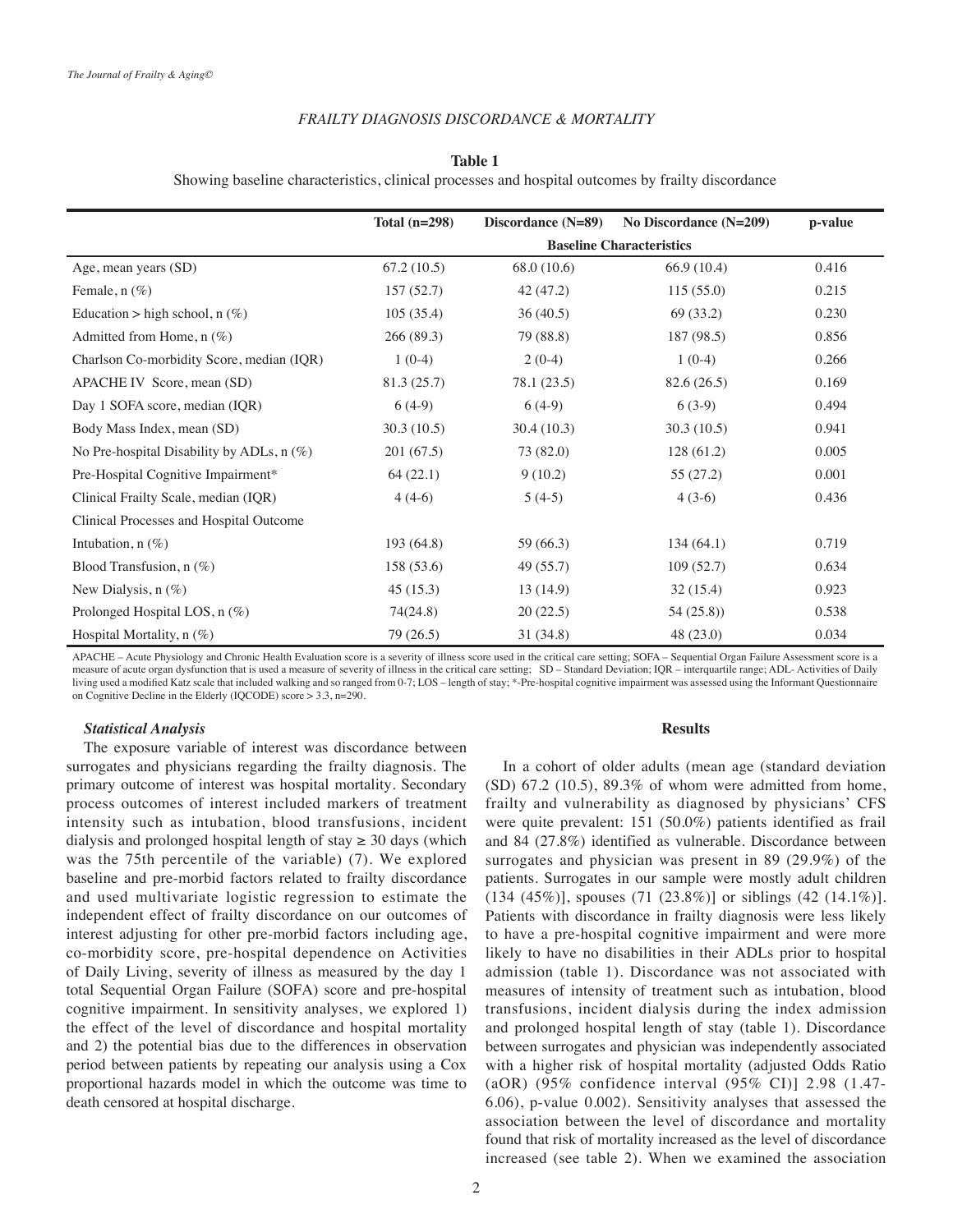### *THE JOURNAL OF FRAILTY & AGING*

### **Table 2**

Shows logistic regression models showing the effect estimates for frailty discordance and hospital mortality

| <b>Exposure Variable</b>     | Unadjusted OR $(95\% \text{ CI})$ | p-value | Adjusted OR* $(95\% \text{ CI})$ | p-value |
|------------------------------|-----------------------------------|---------|----------------------------------|---------|
| <b>Frailty Discordance</b>   | $1.79(1.04 - 3.08)$               | 0.035   | $2.98(1.47-6.06)$                | 0.002   |
| Level of Frailty Discordance |                                   |         |                                  |         |
| 1 vs 0                       | $0.91(0.49-1.70)$                 | 0.770   | $1.22(0.61-2.69)$                | 0.532   |
| $\geq$ vs 0                  | 1.89 (1.00-3.55)                  | 0.050   | $2.61(1.15-5.94)$                | 0.022   |
|                              |                                   |         |                                  |         |

OR – Odds Ratio; 95% CI – 95 percent Confidence Interval; CFS – Clinical Frailty Scale; \*adjusted odds ratios represent results from a logistic regression model that included hospital mortality as outcome and was adjusted for age, co-morbidity score, day 1 Sequential Organ Failure Assessment (SOFA) score which is a measure of acute organ dysfunction and illness severity, pre-hospital cognitive impairment which was measured using a modified Informant Questionnaire on Cognitive Decline in the Elderly (IQCODE) > 3.3, pre-hospital impairment in Activities of Daily Living, and pre-hospital frailty as identified by physicians' CFS.

between frailty discordance with time to hospital death using a Cox proportional hazards model we found a similarly strong effect between discordance and short-term mortality outcome (adjusted Hazard Ratio (95% CI) 2.07 (1.22-3.51), p=0.008).

#### **Discussion**

In an observational study in which research physicians and surrogates were asked to independently judge critically ill patient's level of pre-hospital frailty using the CFS, we found that a high proportion of surrogates reported a more optimistic estimate of the patient's pre-hospital frailty than the research physicians. This discordance was less likely when the patient had pre-hospital cognitive impairment and was more likely when the surrogate reported no ADL disabilities prior to the hospital. Importantly, we found that the frailty discordance was associated with higher hospital mortality, with a large effect estimate for short-term mortality. Frailty discordance was not associated significantly with markers of intensity of treatment such as intubation, blood transfusion, incident dialysis for acute renal failure and prolonged hospital length of stay.

Previous studies that have explored differences between surrogates and physicians' perception of prognosis in the ICU have primarily approached surrogates with real or simulated cases and have primarily focused on capturing the magnitude and the potential factors related to the discordance (3, 8-10). When taken together, these studies suggest that cognitive misunderstanding as well as emotional and heuristic biases are all possible factors contributing to prognosis discordance between physicians and surrogates (8). The present study extends the literature by examining the potential impact of such discordance on short-term hospital outcomes, particularly hospital mortality.

Hospital mortality in critically ill adults is usually predicted by a mix of pre-morbid patient characteristics and acute illness factors (11). Pre-hospital frailty, across multiple studies, is usually more strongly associated with long-term mortality and disability outcomes than with short-term hospital mortality outcomes (1, 3, 4). Such a strong association between frailty identification discordance and hospital mortality does not seem consistent with discordance being simply a cognitive misclassification error, particularly since our previous work in this study sample suggested that physicians were indeed more accurate than surrogates in identifying patients who died or had increased disability in the months after discharge (3). The strong association between discordance and short-term mortality also seems inconsistent with discordance reflecting optimism bias of the surrogates since we had expected that such surrogate optimism to be associated with prolonged ICU treatment trials and lower short-term mortality. One possible explanation that would require further study to explore is that that frailty discordance may be capturing patients whose frailty status were rapidly changing prior to their acute/subacute illness.

Although we believe our results that may be hypothesis generating, it is important to underline some limitations. Our study sample size is small and may not be generalizable to all critically ill older adults. The research physicians were investigators with an interest in frailty in the ICU which could have impacted the discordance rates; there was little training provided to the surrogates to complete the CFS. Nevertheless, the strong association between discordance and short-term mortality suggest that both qualitative and quantitative approaches to elucidating factors underlying the discordance may uncover important new variables to better predict short-term prognosis of the older adult in the ICU setting. In conclusion, discordance in frailty assessment between surrogates and physicians was common and was strongly associated with hospital mortality. Understanding factors relevant to the discordance may lend further insights into short-term mortality for older adults with critical illness.

*Funding:* National Institute of Aging RO3 AG050927 (Hope); National Heart, Lung and Blood Institute K01 HL140279-01 (Hope); U01 HL 122998 and UH3 HL125119 (Gong); Montefiore-Einstein REDCAP UL1TR001073.

*Acknowledgement:* The sponsors had no role in the design and conduct of the study; in the collection, analysis, and interpretation of data; in the preparation of the manuscript; or in the review or approval of the manuscript. The work was performed at Albert Einstein College of Medicine and Montefiore Medical Center in Bronx, New York.